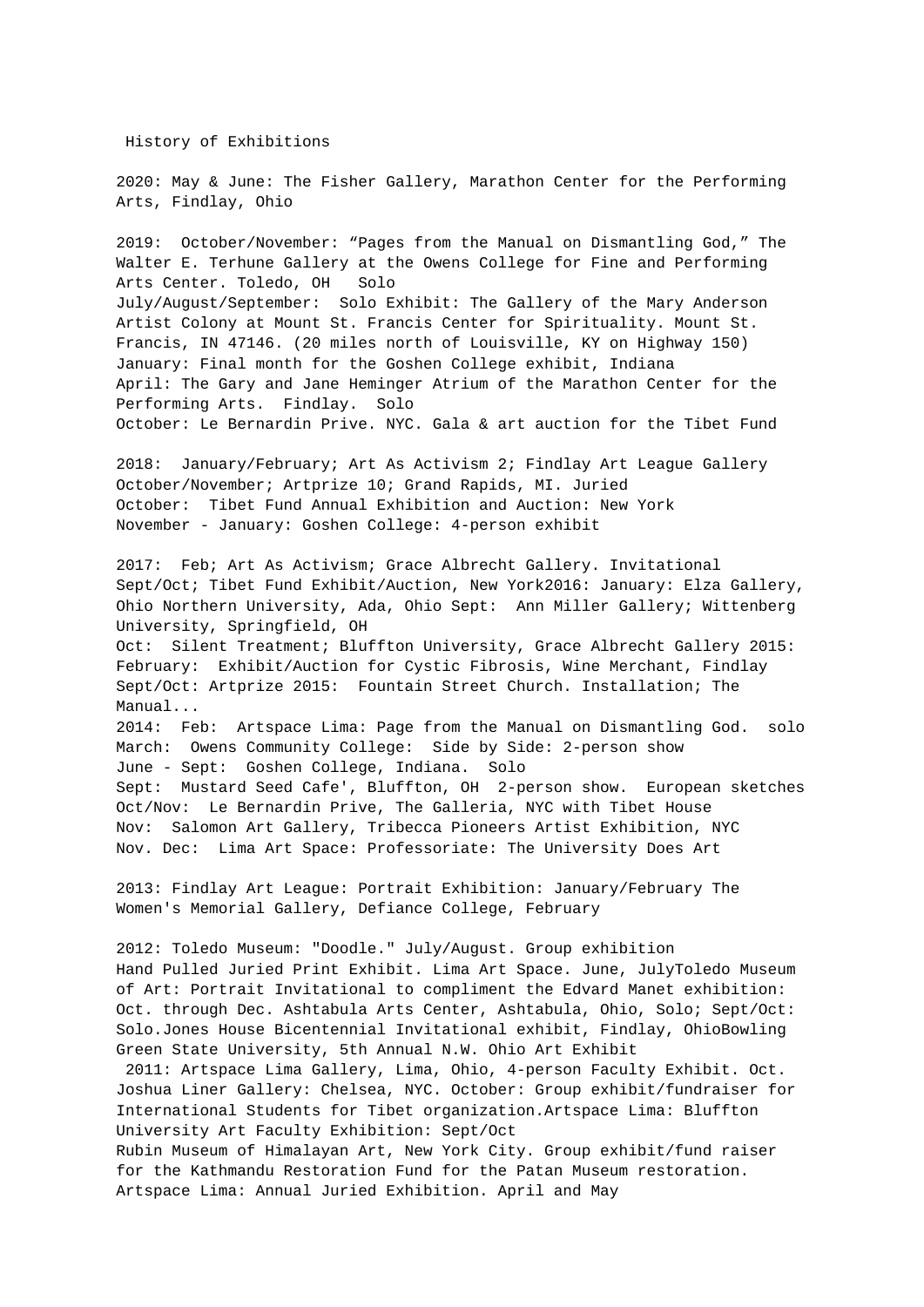Central Booking (Gallery): Brooklyn, NY. Measure for Measure. Feb. and March Grace Albrecht Gallery, Bluffton University: Art Faculty Exhibition. FebruaryNational Geographic, Online Daily Dozen, one photograph

2010: Toledo Museum of Art Annual Juried Exhibition Jesse Besser Museum: Solo. Alpena, MI: April/May/June. Toledo Museum of Art: Ohio: Findlay Area Artist. May/June Henry Gregg Gallery; Solo. 111 Front St. DUMBO, Brooklyn NYC; September/October. The Union Gallery: Tribecca, New York City: Artists for Tibet. September. Invitational fund raiser for Tibet.

2009: Columbus Cultural Arts Center: Columbus, Ohio: Solo. October/November Coffee Amici: Findlay, Ohio. (Recession Art) Solo. August 1st - 16th New Works: Concepts Gallery, Pittsburgh, PA (gallery inventory) Findlay Art League Annual Juried Exhibition: 3rd place painting

2008: Owens Community College Gallery: Solo. Findlay, Ohio Toledo Museum of Art: Annual Juried Exhibition

2007: Mennonite High School Gallery: Three Artists Three Languages: Iowa Findlay Art League Gallery; Annual Members Exhibit Grace Albrecht Gallery"Giving Our Best," Bluffton University Coffee Amici Gallery; Intaglio print exhibit by The Jones Building Co-op Artists

2006: Lima Art Space; Annual Juried Exhibition Findlay Art League Gallery; Annual Members Exhibition Grace Albrecht Gallery, Faculty Exhibition, Bluffton University William Boniface Art Center, Escanaba, MI (Three Artists, Three Languages) "Giving Our Best," Bluffton University Grace Albrecht Gallery Findlay Art League Gallery; Annual Juried Exhibition

2005: Concepts Gallery, Pittsburgh. PA University of Findlay Art Gallery; Faculty Exhibition Findlay Art League Gallery; Annual Juried Exhibition Grace Albrecht Gallery, Bluffton University Faculty Exhibition

2004: Lawrance Art Center, Solo exhibit; Lawrence, Kansas The University of Findlay Faculty Exhibition Findlay Art League Gallery; Annual Juried Exhibition

2003: Tribecca Fine Arts Gallery, NYC: group exhibit Concepts Gallery, Pittsburgh, PA University of Findlay, Faculty Exhibition Rozzili's Restaurant/Gallery, Findlay, Ohio

2002: University of Findlay Faculty Exhibition Concepts Gallery, Pittsburgh, PA. Saginaw Art Museum, Solo Exhibition. Saginaw, MI Jewel Heart Exhibition Space: Cleveland, OH. Solo exhibition Tribecca Fine Arts Gallery, New York City. Group exhibit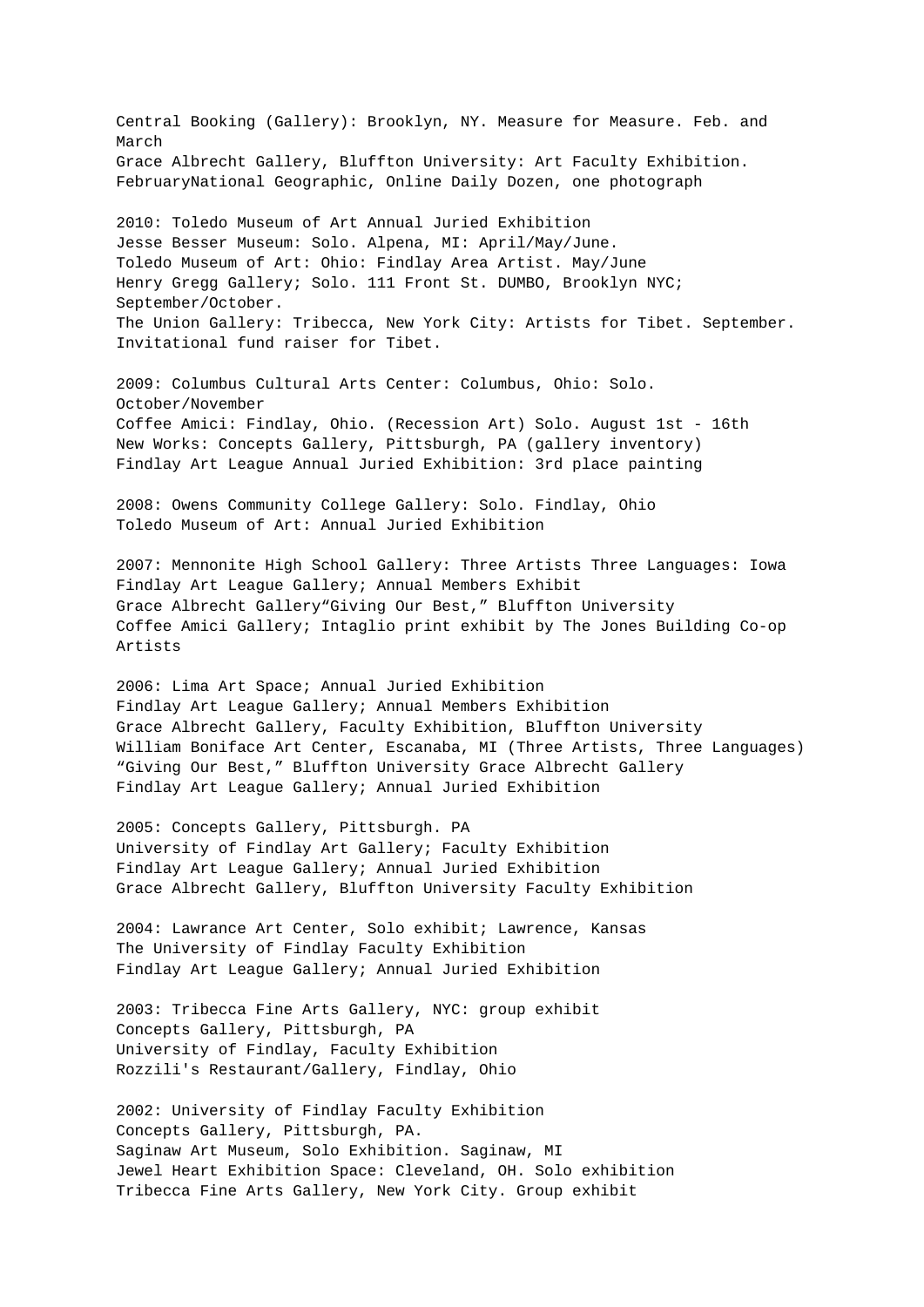2001: Washington Theological Union Gallery: Washington DC Grace Albrecht Gallery, Bluffton University; Solo exhibit University of Findlay: Faculty Show Mansfield Art Center, Mansfield, OH: Solo exhibit Concepts Gallery, Pittsburgh, PA: Group exhibit Allied Art Council Gallery, Yakima, WA: Solo exhibit Lima Art Space Gallery: Annual Juried Show, Lima, OH: Best Of Show Award Wassenburg Art Association 45th Annual Juried Exhibition, Van Wert, Ohio winner of the Wassenburg Art Associaton Award The Triangle Gallery, Sinclair College, Dayton, OH: Solo exhibit Ashtabula Art Center, Ohio: Solo exhibit Saganaw Art Museum, Saganaw, MI: Solo exhibit 2000: The Gardner Fine Arts Pavilion Gallery, Univ. of Findlay Faculty Exhibit Jesse Besser Museum: Alpena: Solo exhibit University of Tiffin, Tiffin, Ohio: Solo exhibit Sandusky Art Center, Sandusky, Ohio: Solo exhibit Wassenburg Art Center, Van Wert, Ohio; Juried Exhibition Smithsonian Institute, Wash DC: Tibetan Folklife Festival: Group exhibit St. Boniface Art Center, Escanaba, MI: Solo exhibit Arts Partnership Gallery, Findlay, Jones Bldg. Artists Group Show. Washington Theological Union Gallery: Wash DC: group show 1999: Spiritual Art Gallery, The Cathedral Heritage Foundation, Louisville, KY Circle Book Store Gallery, Tiffin, Ohio Stambaugh Gallery, Ohio Northern University Ursula Hegi Invitational, "Others" University of Findlay/Findlay Art League Invitational; Gardner Fine Art Pavilion 1998: Hillsdale College Gallery, MI: Solo Jean's Art Gallery, Ft. Wayne, IN: Group exhibit The Krasl Art Center, St. Joseph, MI: Solo The McClellan Art Gallery, Findlay, group show 7th Annual Jones Bldg. Artist Exhibit, Findlay Findlay Art League Juried May Exhibition The Illinois Bicentenial Art Museum, Paris, IL: Solo exhibit Denise Bibro Gallery, Chelsea, NYC. 10 large ink works Kirtland College, Rosscommon, MI: Solo Findlay Art League Gallery Juried Exhibition The Central Avenue Coffee House, Fostoria, Ohio: Solo 1997: The Canton Art Museum, Canton, Ohio (two-person exhibit) The Portsmouth Museum of Art, Portsmouth, Virginia The Fort Wayne Museum of Art, Fort Wayne, IN; invitational 10 works 1996: Univ. of Findlay Gardner Art Center Faculty Exhibition, OH William Boniface Art Center, Escanaba, MI MIU, Unity Gallery, Fairfield, Iowa The Northwood Institute, Midland, MI Gardner Art Center, The University of Findlay Faculty Show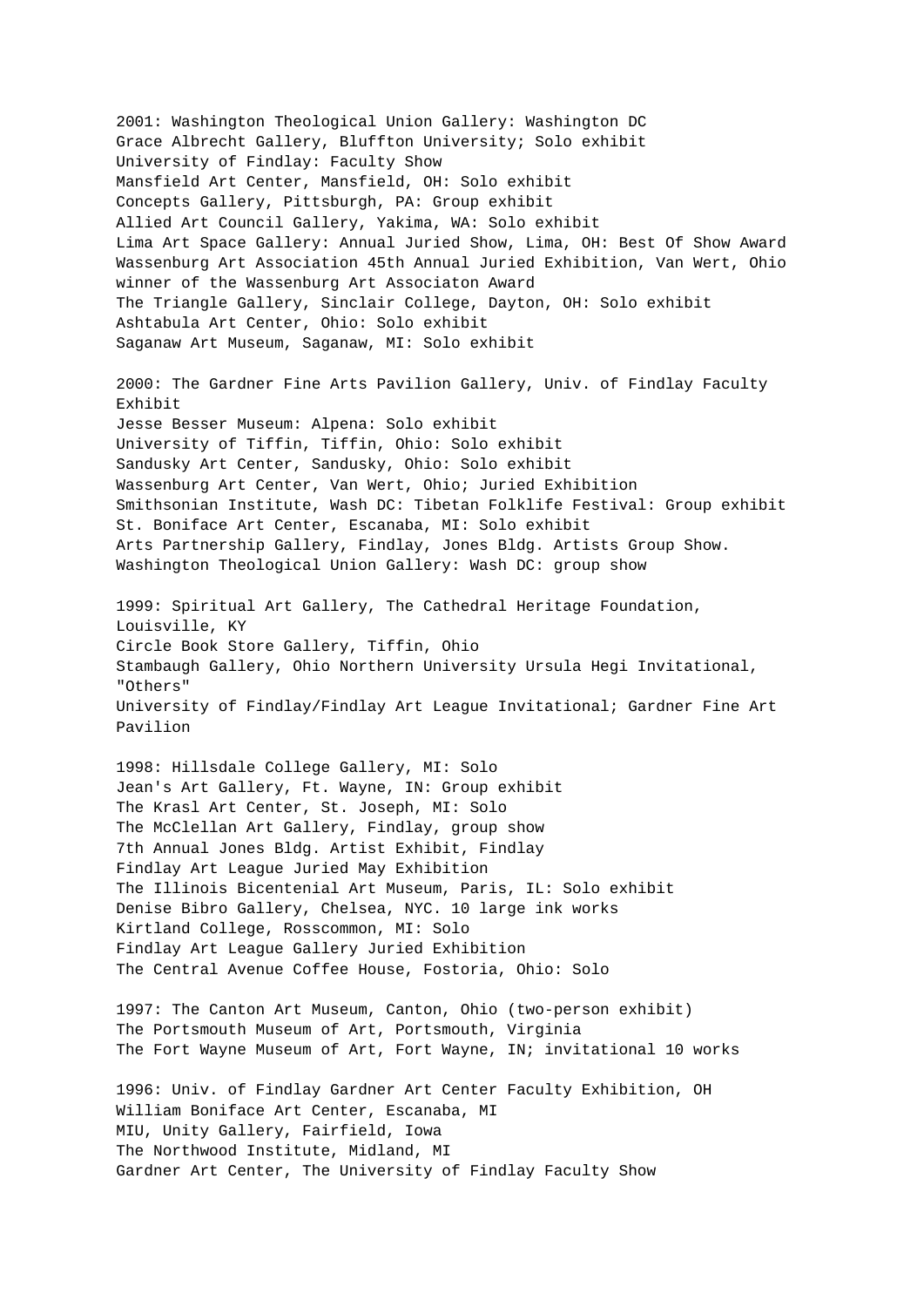1995: Ohio Online Computer Library, Columbus, OH; two person exhibit Elsea Gallery of Art, Ohio Northern Univ. Ada, OH Susquehanna Art Museum, Doshi Center for Contemporary Art, Harrisburg, PA Cathedral Heratage Gallery, Louisville, KY Avon Lake Library, Cleveland, OH The Treasure House Gallery, Interchurch Center, New York City Rosewood Arts Center, Kettering OH Freeport Art Museum, Freeport, IL; invitational Johnson-Humerichouse Museum, Roscoe Village, Coshokton, Ohio Casa Nueva Gallery, Athens, OH

1994: Findlay Area Arts Council Gallery, OH; Five From Findlay Blackburn College, Carlinville, IL Ashtabula Art Center, OH 4th Annual Jones Bldg Artists Exhibition, Findlay, OH McClealand Art Gallery, Findlay OH Open Center Gallery, New York City; invitational "Threadlore" Toledo Museum of Art Juried 76 Annual, Toledo, OH St Boniface Gallery of The Cathedral of St. John the Divine, New York City Univ of Findlay Faculty Exhibition, Findlay, OH

1993: 3rd Annual Jones Bldg Artists Exhibition, Findlay, OH Gallery Five, Columbus, OH Univ. of Findlay Faculty Exhibition, Findlay, OH

## 1992:

The Open Center Gallery, New York City Life Cafe, East Village, New York City 2nd Annual Jones Bldg Artist Exhibit, Findlay, OH Artspace Lima, Lima, OH The Gallery Cafe, Ada, OH Paradise Flats Gallery, Charlston, WV Univ. of Findlay Faculty Show, Findlay, OH University of Charleston, Charleston, WV

1991: Jones Bldg Artist Group 1st Annual Exhibition, Findlay, OH Sandusky Culture Center, OH October Gallery, London, England invitational six-works included Bowling Green St. University Nicholas Roerich Museum, New York City University of Wisconsin, Eau Claire, WI Univ. of Findlay Faculty Show, Findlay, OH

1990: Columbus Cultural Arts Center; invitational (13 works) Hiram Kennedy Art Center, Hiram College, OH Springfield Art Museum, Springfield, OH Toledo Art Museum, OH; 72nd Annual Juried (Received 1st place award) Univ. of Findlay, Findlay, Ohio; Faculty show

1989: Toledo Art Museum 71st Annual Juried Show, Toledo, OH Nicholas Roerich Museum New York City Ohio Dominican College, Columbus, OH Zanesville Art Center, Zanesville, OH Victoria Albert Museum, Melbourne, Australia. "Flight of the Iron Bird"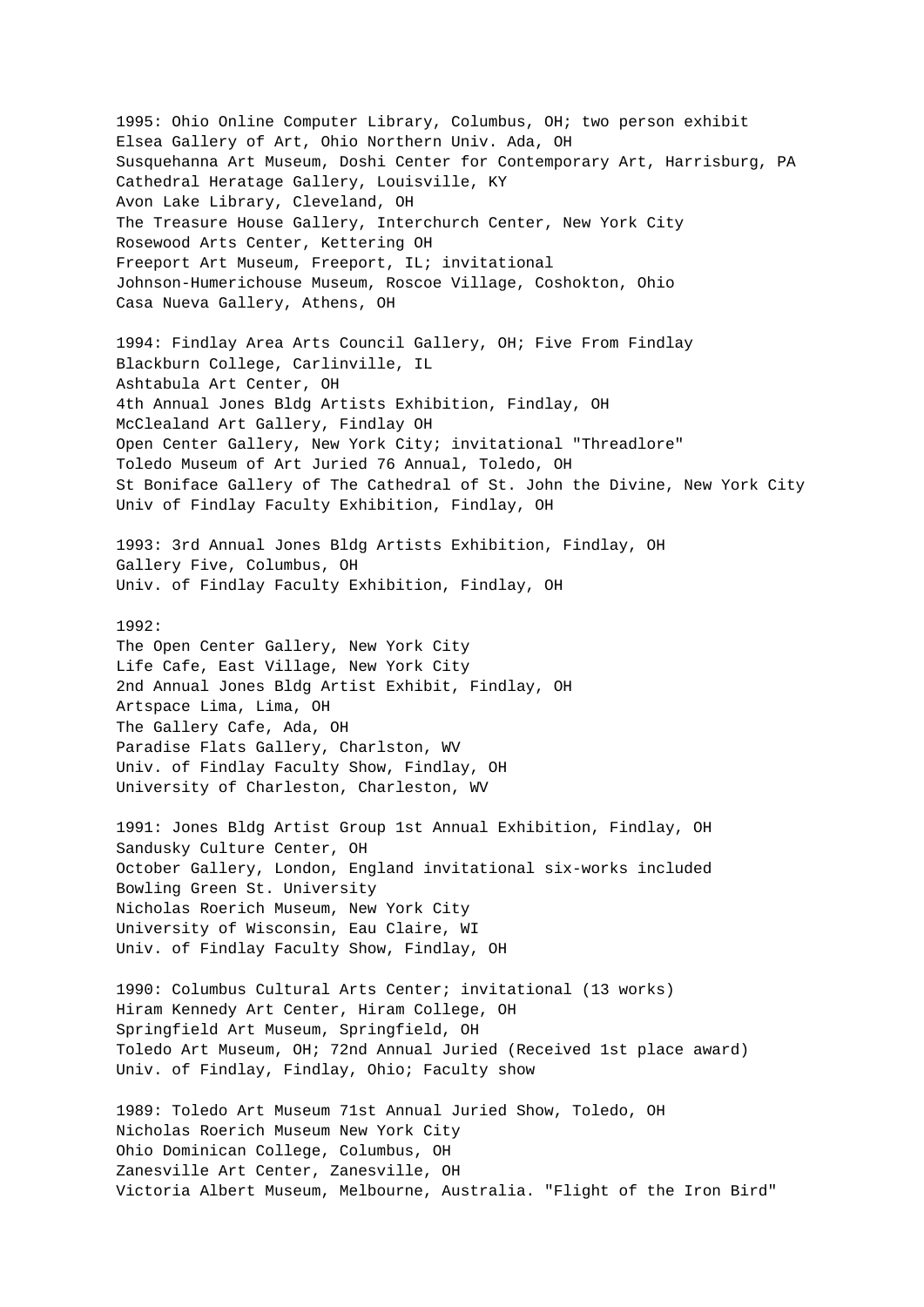Invitational two person (12 works) Santa Monica Civic Center, Los Angeles, CA Alma College, Alma, MI; solo

1988: Licking County Art Assoc. Gallery, Newark, OH American Culture Center, Kathmandu, Nepal Jesse Besser Museum, Alpena, MI; solo University of Findlay, Egner Gallery, OH Artlink Contemporary Art Space, Ft. Wayne, IN; invitational

1987: Bellarmine College, Louisville, KY Currents Gallery, Bowling Green, OH P.M. Gallery, Short North, Columbus, OH Artreach Gallery, Columbus, OH

1986: Art Link Contemprary Art Space, Fort Wayne, IN; invitational American Culture Center, Kathmandu, Nepal Columbus Cultural Art Center, Columbus, OH

1985: Schumacher Gallery, Capital Univ., Columbus, Ohio; The IX Biannial Litergical Guild Artreach Gallery, Columbus, OH Graham Private Exhibition; Cataba Island, Ohio; Josephenium Seminary College, Columbus, OH Toledo Museum of Art, Toledo, Ohio; 67th Annual Juried Ohio State Univ. Newark, OH; solo New York Center for Book Arts, New York City; group

1984: Artreach Gallery, Columbus, Ohio, Creative Lines Invitational Zanesville Art Center, Zanesville, Ohio; solo Salon des Artistes Francais, Grand Palais, Paris, France; Juried Exhibition

1983: Regional Litergical Invitational, Ohio Northern University, Ada, Ohio Gallery One, Ann Arbor, MI Gallerie Abel Rambert, Rue des Bueax Arts, Paris, France

1982: University of Findlay Strathmore Graphics Gallery, Westfield, MA Ohio Northern University, Elzay Gallery; solo Gallerie 106, Perrysburg, Ohio; 2 person show Artworks Gallery, Findlay, Ohio; group show Findlay Art League Juried Show, Findlay, Ohio Galerie Abel Rambert, Rue des Bueax Arts, Paris,France

1981: Leroy Newman Gallery, Los Angeles Gallerie Atelier Three, Paris, France Gallerie Atelier One, Miami, FL Key Gallery, Greene St., Soho, NYC Trumbull Art Assoc Annual Juried Exhibition, Ohio Findlay Art League Juried Exhibition, Ohio award.

1980: Findlay Art League, Findlay, Ohio